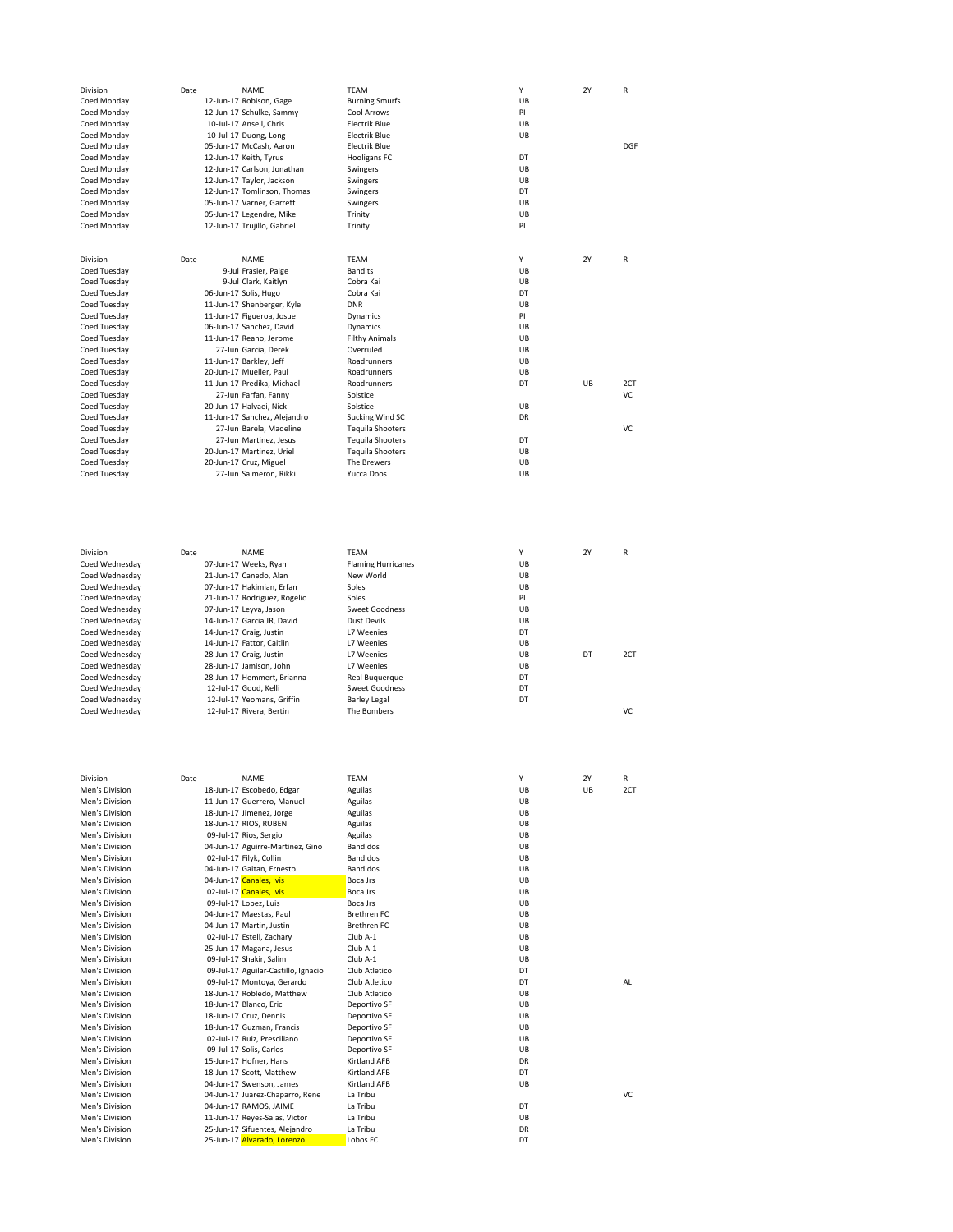| Men's Division  | 02-Jul-17 Alvarado, Lorenzo   | Lobos FC                   | UB |           |    |
|-----------------|-------------------------------|----------------------------|----|-----------|----|
| Men's Division  | 04-Jun-17 Marinelarena, Luis  | Lobos FC                   | UB |           |    |
| Men's Division  | 11-Jun-17 Andersen, John      | Streetfrogs                | UB |           |    |
| Men's Division  | 02-Jul-17 Clow, Michael       | Streetfrogs                | UB |           |    |
| Men's Division  | 11-Jun-17 Dreier, Jay         | Streetfrogs                | UB |           |    |
| Men's Division  | 25-Jun-17 Boone, Robert       | The Old Republic FC        | UB |           |    |
| Men's Division  | 04-Jun-17 Koferl, Seann       | The Old Republic FC        | UB |           | VC |
| Men's Division  | 18-Jun-17 Sandoval, Christian | The Old Republic FC        | UB |           |    |
| Men's Division  | 25-Jun-17 Sandoval, Christian | <b>The Old Republic FC</b> | UB |           |    |
| Men's Division  | 04-Jun-17 Torres, David       | The Old Republic FC        | UB |           |    |
| Men's Division  | 18-Jun-17 Abrego, Alexander   | Touch of Grey              | UB |           |    |
| Men's Division  | 18-Jun-17 LeCesne, Todd       | Touch of Grey              | DT |           |    |
| Men's Division  | 18-Jun-17 Reneau, Gerry       | Touch of Grey              | DT |           |    |
| <b>Division</b> | Date<br><b>NAMF</b>           | <b>TFAM</b>                | Y  | <b>2Y</b> | R  |
| Sunday Coed     | 25-Jun-17 Cota, Luis          | The Avengers               | UB |           |    |
| Sunday Coed     | 25-Jun-17 Galarza, Luis       | The Avengers               | UB |           |    |
| Sunday Coed     | 09-Jul-17 Cornish, Daniel     | <b>FC Learned Foot</b>     | UB |           |    |
| Sunday Coed     | 09-Jul-17 Larkin, Drew        | <b>FC Learned Foot</b>     | UB |           |    |
| Sunday Coed     | 09-Jul-17 Marquardt, Sabrina  | FC Learned Foot            | DT |           |    |
| Sunday Coed     | 09-Jul-17 Yeomans, Aidan      | FC Learned Foot            | DR |           |    |
| Womens Over 30  | 01-Jun-17 Smith, Michelle     | Oldies but Goodies         | DT |           |    |